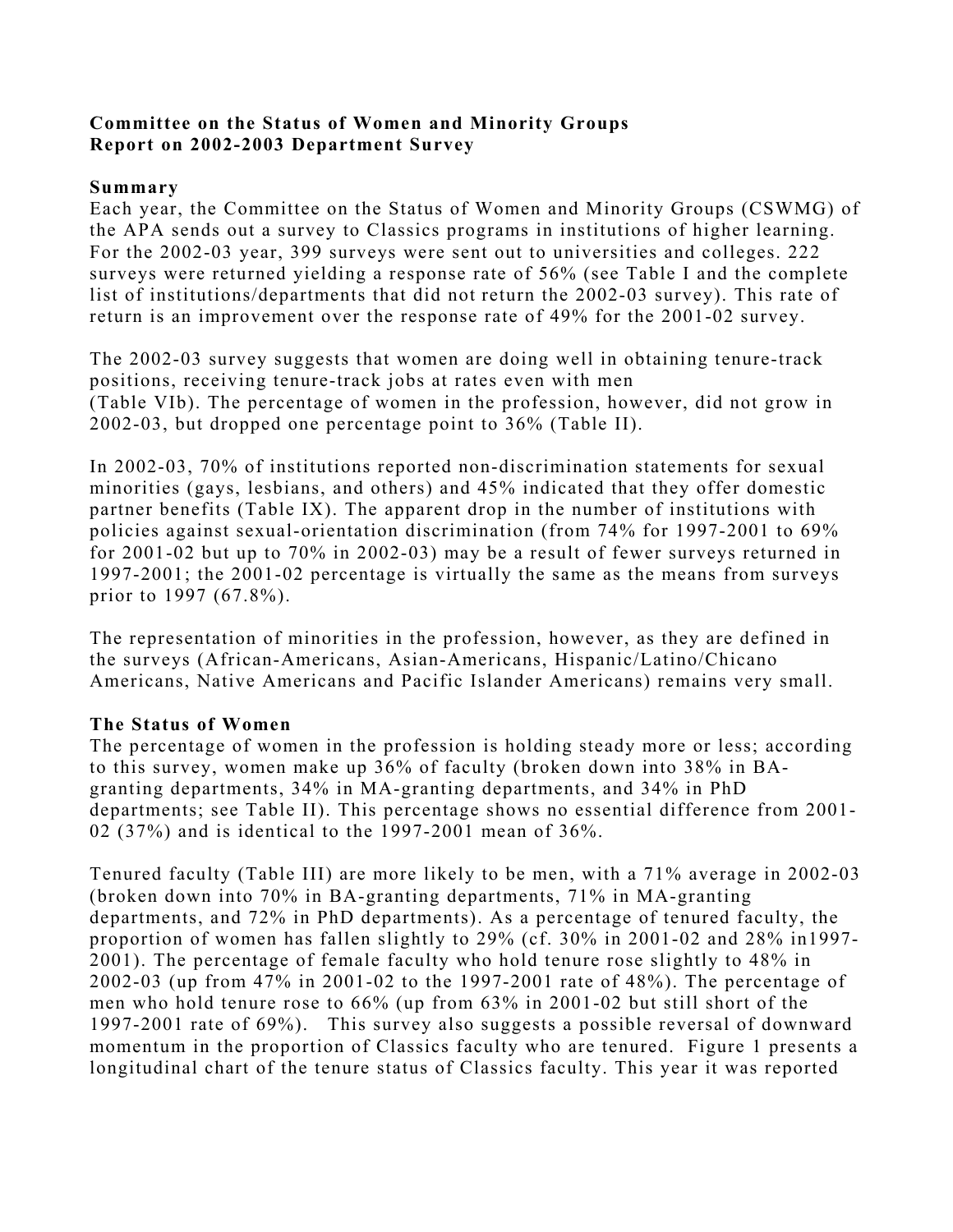that 60% of Classics faculty are tenured (cf. 57% in 2001-02, 62% in 1997-2001, and 68% in 1990-96).

While making up only 36% of the total faculty, women constitute a higher proportion of faculty without tenure (47%). This disproportion, when broken out, suggests that at least a few more tenured women are in our future (women hold 44% of the tenuretrack positions), and that women remain more likely than men to hold non tenure-track positions (women hold 49% of these positions; see Table IVb; cf. Table IVa for statistics on men). The number of hires that were tenure-track increased slightly, up to 29% (cf. 28% in 2001-02, 19% in 1997-2001, and 15% in 1990-96) as the number of nontenure track hires fell to 35% (cf. 41% in 2001-02, 31% in 1997-2001, and 27% in 1990-96). The part-time hires percentage went up noticeably in this last year to 32% (cf. 25% in 2001-02, 48% in 1997-2001, and 55% in 1990-96). Economic factors may have contributed to the upward movement in part-time hires. Figure 2 presents a longitudinal chart of the status of Classics hires.

The 2002-03 hiring rates for women had positive aspects. 51% of tenure-track hires went to women (Table VIb)**,** and non-tenure track and part-time hiring rates were 43% and 48% respectively (Tables VIc and VId). The virtual parity with men where tenure-track hires are concerned is good news. Indeed, women experience greater success than men in obtaining tenure-track positions when the proportion of women to men is taken into consideration. The higher rate of part-time hires is possibly an indicator of women gaining a greater percentage of less desirable positions. But this is far from clear, as scholars when first starting out usually begin with non tenuretrack positions. Table X compares information on hiring obtained from these annual departmental surveys with the more complete hiring data obtained from Placement Service figures; while the latter gives us information on a greater number of hires, the percentages among various types of hires are very similar, bolstering the validity of these surveys.

Of the grants of tenure in 2002-03, 37% went to women (Table Va). This percentage is lower than 2001-02 (42%) and 1997-2001 (44%). This decline in the percentage of tenure awards to women is disturbing and merits further investigation. The infrequence of both denial of tenure (Table Vb) and hire with tenure (Table VIa) precludes drawing any conclusions.

Women earned 43% of the PhD's awarded in 2002-03 (Table VIIa) and 48% of the MA's (Table VIIb). These numbers are similar to the numbers from the last eight years. Indeed (as reported in the August 2002 *Newsletter*), the percentage of women earning PhD's has not changed much since the 1970's.

In summation, the number of tenured women in the profession seems likely to increase by a small amount in the short term both because of their success in landing tenure-track positions and because of the percentage of tenure-track positions women currently hold. On the other hand, the fall in the number of tenured positions may recommence, and an appreciable increase in the number of tenured women may not